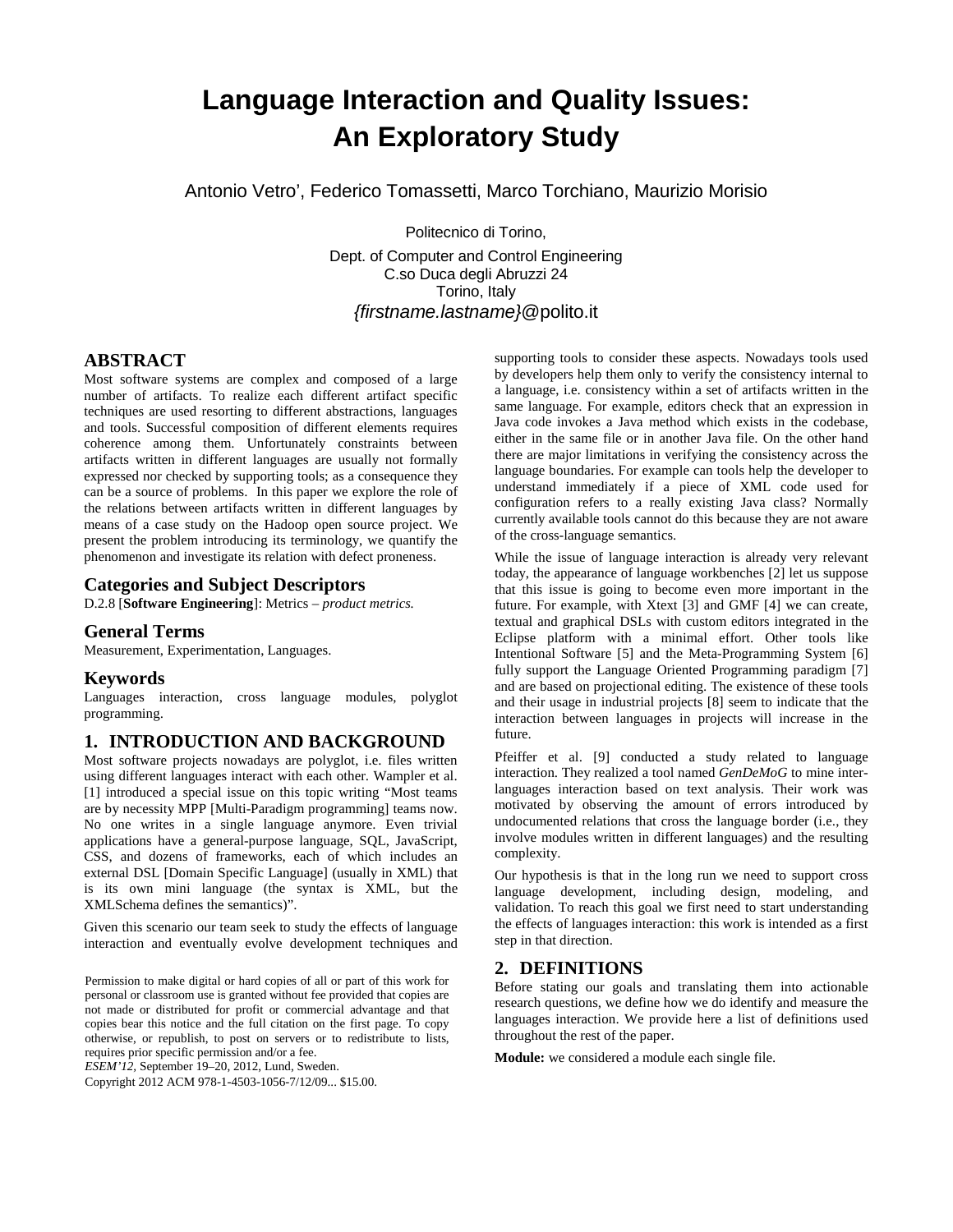We consider a commit<sup>1</sup> as a unit of work, consequently we suppose that files committed together are related.

**Intra-language commit (***ILC***)**: a commit containing a set of modules with the same extension.

**Cross-language commit (***CLC***):** a commit containing modules with different extensions.

Cross-language commit for an extension  $(CLC_{ext})$ : a CLC containing that includes modules with the extension *ext*.

**Defect fix:** a commit executed to fix a defect.

We consider a module to be *cross language* when it is related to modules written in a different language (e.g., a Java file loading the configuration from an XML file). To measure how much a module is cross language we analyze its history: if the module was frequently committed with files written in other languages we consider that as an indicator of interaction between the module and those files. This interaction is measured through different variants of the *cross language ratio* (CLR).

**Cross language ratio of a module**  $(CLR_m)$ **: the CLR of a** module *m* is the fraction of cross-language commits in which *m* was involved with regard to the total number of commits regarding the module (both intra-language and cross-language):

$$
CLR_m = \frac{\# CLC}{\# CLC + \# ILC}
$$

**Cross language ratio of a module with regard to an extension**   $(CLR_{m,ext})$ : the CLR of a module *m* considering as CLC only the commits involving *m* and a module with extension *ext*:

$$
CLR_{m,ext} = \frac{\# CLC_{ext}}{\# CLC_{ext} + \# ILC}
$$

**Cross language ratio of an extension**  $(CLR_{ext})$ **: for each** extension *ext* we compute its cross language ratio as the mean of the  $CLR_m$  considering all modules having extension  $ext$ :

$$
CLR_{ext} = \frac{\sum CLR_m, m \in ext}{\# * . ext}
$$

**Cross language ratio of an extension** *extA* **with respect to an extension** *extB* (*CLR*<sub>*extA,extB*): the mean of  $CLR_{m,extB}$  among all</sub> modules *m* with extension *extA*:

$$
CLR_{extA,extB} = \frac{\sum CLR_{m,extB}, m \in extA}{\# * . extA}
$$

**Cross Language Module (CLM):** a module is cross language if its CLR is  $\geq t_{CLM}\%$ , where  $t_{CLM}$  is a threshold to be defined.

**Intra Language Modules (ILM):** a module is intra language if its CLR is  $\lt t_{\text{II},M}\%$ , where  $t_{\text{II},M}$  is a threshold to be defined.

# **3. GOALS, RESEARCH QUESTIONS AND METRICS**

The goal of this preliminary study is two-fold. Firstly we investigate the level of languages interaction in a common project. Secondly, we verify whether the level of interaction is related to quality problems. We look at defects as a proxy of software external quality. We identify two research questions related to the first goal.

**RQ1 How much interaction is there among the languages present in a project?** 

1

The interaction is computed as the percentage of CLC among a set of commits. First we consider all type of commits (RQ1.1), then (RQ1.2) we consider separately the commits related to a particular activity (e.g., improvement, bug fixing, new feature).

Once we have defined the size of the phenomenon by answering to RQ1, we will go deeper considering the behavior of each single extension.

#### **RQ2 Which extensions interact more?**

The second research question is answered at two levels, i.e. firstly investigating the relationship between one extension versus all the other extensions (RQ2.1), then analyzing the most interacting pairs of extensions (RQ2.2).

We answer RQ2.1 computing the  $CLR_{ext}$  for each extension, while we answer RQ 2.2 computing the  $CLR_{extA,extB}$  for all pairs of extensions.

The last research question is related to the second goal, i.e. investigating whether a high interaction between languages might result in higher defect proneness.

#### **RQ3 Are Cross Language Modules more defect-prone?**

We answer RQ 3 computing the number of Cross Language Modules (CLM) with and without defects, and the number of Intra Language Modules (ILM) also with and without defects. Then we compare the two proportions with/without defects by means of the F-test to see whether the proportion of Cross Language Modules with defects is different from the one of Intra Language modules.

This metric is computed at three granularity levels:

- considering all files regardless of their extension (RQ3.1),
- considering for each single extension its level of interaction with all the other extensions as aggregate (RQ3.2),
- considering interaction between specific ordered pairs of extensions (RQ3.3).

# **4. CASE STUDY**

This exploratory study aims at understanding the phenomenon of language interaction and derived quality issues. We also use it to investigate whether the methodology defined above is applicable. We selected as a case study Apache Hadoop<sup>2</sup>, which is a set of libraries to support distributed data processing. We selected Hadoop because it is a mature project (it is supported since April 2006) and it is used in many industrial applications (e.g., Yahoo, and Facebook).

Our methodology for computing the metrics defined above is based upon the fact that Hadoop uses  $SVN<sup>3</sup>$  to manage artifacts versions and JIRA<sup>4</sup> to track not only defects but any other activity that can be associated with software artifacts. Those elements are called "JIRA issues", and each project has its own set of issues. Example of JIRA issues are the implementation of a new feature, a single implementation task, a bug report, and so on. Hadoop developers established links between commits in the SVN code repository to JIRA issues by systematically including issue ids in their SVN commit comments.

We downloaded the SVN log from the Hadoop repository (last revision retrieved is the 1233090, from 01/18/2012, the first

1

We refer to the term commit as used in the context of version control systems.

<sup>&</sup>lt;sup>2</sup> http://hadoop.apache.org

<sup>3</sup> http://subversion.tigris.org/

<sup>4</sup> http://www.atlassian.com/software/jira/overview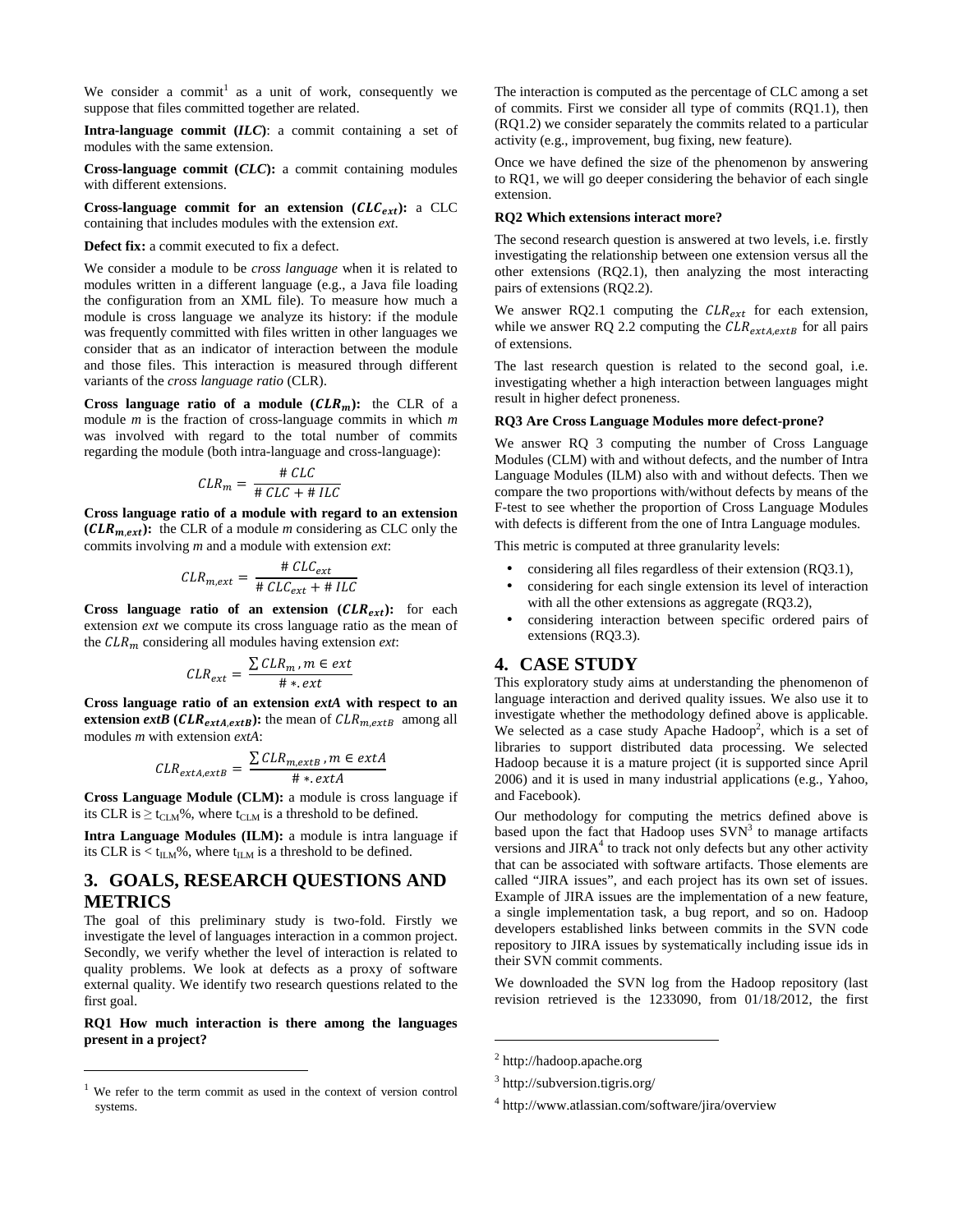**Table I. Percentage of cross language commits (RQ 1)**

| All  | Bug  | Improvement | <b>New</b><br>Feature | Sub<br>task | Task | <b>Test</b> |
|------|------|-------------|-----------------------|-------------|------|-------------|
| 0.53 | 0.12 | 0.26        | 0.30                  | 0.45        | 0.26 | 0.05        |

**Table II. CLRext (RQ 2.1)** 

| $CLR_{ext}$ | Nr files | <b>Extension</b> |
|-------------|----------|------------------|
| 0.96        | 49       | C                |
| 0.87        | 114      | sh               |
| 0.72        | 75       | properties       |
| 0.71        | 320      | xml              |
| 0.59        | 4328     | iava             |

**Table III.**  $CLR_{extA,extB}$  (**RQ 2.2**)

| extA/extB         | C    | Java  | <b>Properties</b> | Sh   | XML  |
|-------------------|------|-------|-------------------|------|------|
| C                 |      | 0.51  | 0.10              | 0.50 | 0.83 |
| Java              | 0.01 |       | 0.28              | 0.04 | 0.48 |
| <b>Properties</b> | 0    | 0.54  |                   | 0.36 | 0.46 |
| Sh                | 0.09 | 0.22. | 0.24              |      | 0.47 |
| Xml               | 0.04 | 0.52  | 0.43              | 0.24 |      |

**Table IV. Odds ratio of the defectivity in respect to the relation between pairs of extensions (RQ 3.3)** 

|            | C    | Java           | Properties | sh    | XML  |
|------------|------|----------------|------------|-------|------|
| C          |      | Inf            | 0          | 0     | Inf  |
| Java       | 2.79 | $\overline{a}$ | 0.32       | 0.43  | 0.96 |
| Properties | Inf  | $\blacksquare$ |            | 12.08 | 0.94 |
| Sh         | 3.55 | 4.45           | 17.17      | ۰     | 7.44 |
| Xml        | 3.83 | 0.95           | 3.22       | 4.73  | -    |

available revision is the 776174 from 5/19/2009). We also extracted all JIRA issues from the Apache JIRA database.

We computed all modules  $CLR<sub>m</sub>$  and observed their distribution: about 30% of modules have  $CLR_m$  between 0 and 0.1, and about 55% files have  $CLR_m$  between 0.9 and 1. Given these percentage and given that the remaining files have a positive (right) skewed distribution, we decided to use as thresholds  $t_{CIM} = t_{IIM} = 50\%$  to define CLM and ILM modules.

# **5. RESULTS AND DISCUSSION**

Table I reports the percentage of cross language commits in the Hadoop repository: 53% of all commits (first column) are CLC, i.e. containing files of different languages. Looking at the portion of CLC related to the different activities (i.e., JIRA issues), we observe that their percentage varies with respect to the type of issue (from  $2<sup>nd</sup>$  to last column in Table I). It goes from a minimum of 5% in commits related to Test up to a maximum of 45% in Sub Tasks (since not all issues are linked to JIRA issues, the mean "All" in the first column is not related to the other means in the following columns).

*RQ 1.1 answer*: *the 53% of commits in Hadoop are cross language.* 

*RQ 1.2 answer: looking at the single activities, we derive that writing/modifying tests or fixing bugs are activities that involve mainly a single language, while adding new features is an activity that involves multiple types (or at least extensions).*

We now proceed to RQ 2.1 and 2.2. Table II contains the top 5 extensions in terms of number of files: c, sh, properties, xml and java. Among them, four extensions correspond to programming languages and one is used for configuration files. Subsequently, we compute the CLR<sub>extA,extB</sub> for all combinations of the five extensions . Table III reports the CLR<sub>extA,extB</sub>.

*RQ 2.1 answer: all most common extensions in Hadoop are highly interacting with other extensions (i.e., CLRext, > 0.50)*.

*RQ2.2 answer*: *the most frequent interactions (CLR*<sub>*extA,extB*  $\geq$  0.50)</sub> *are: C-XML (0.83), Properties-Java (0.54), XML-Java (0.52), C-Java (0.51), C-sh(0.50). Border values are: Java-XML (0.48), sh-XML (0.47) Properties-XML (0.46), and XML-Properties (0.43).*

We observe that the only pairs with frequent interactions in both directions are Java-XML and Properties-XML. All the other pairs have frequent interactions in only one direction. For instance,  $CLR<sub>XML-C</sub> = 0.04$  and  $CLR<sub>C-XMI</sub>=0.83$  means that most of the commits involving C contain also XML files, but not the other way around.

We now focus on the last RQ, i.e. on the relation between languages interaction and defect proneness. Table V contains metrics to answer RQ 3.1 (first line) and RQ 3.2 (from  $2<sup>nd</sup>$  to last line). The following columns contain, in the order: the number of ILM with no defects and then with at least one defect, the number of CLM with no defects and then with at least one defect, the pvalue of the F-test and finally the odds ratios (which is greater than 1 when CLM are more defect prone than ILM).

*RQ 3.1 answer: considering all extensions, ILM are more defect prone that CLM (about 5 times less).* 

*RQ 3.2 answer: considering the five most common extensions, we observe that three extensions (XML, Properties and C) have CLM with higher defect proneness, while two extensions (Java and Sh) exhibit the opposite relation.* 

Among the above differences, only *all extensions* and *Java* are statistically significant (p-value  $\leq 0.05$ ).

Finally, Table IV contains the odds for each pair of extensions to answer to RQ 3.3. We report in bold the values for which we obtained a p-value  $\leq 0.05$ . We observe 7 pairs for which ILM are less defect prone than CLM, 12 pairs with CLM more defect prone than ILM and one pair with odds ratio =1. We consider only values with p-value  $\leq 0.05$  to answer RQ 3.3.

## *RQ 3.3 answer:*

- *four extension pairs have CLM more defect prone then ILM (C-Java, C-XML, Properties-C, Sh-C),*
- *five extension pairs have ILM more defect prone then CLM (C-Properties, C-sh, Java-XML, Properties-XML, XML-Java)*
- *one extension pair have exactly same defect proneness (Properties-Java).*

We notice that interactions where CLM results more defect prone involve always the C files. While interactions where ILM results more defect prone involve mainly XML, however C is also present. An interesting fact is that the pair Sh-C is in the first set, the pair C-sh is in the second.